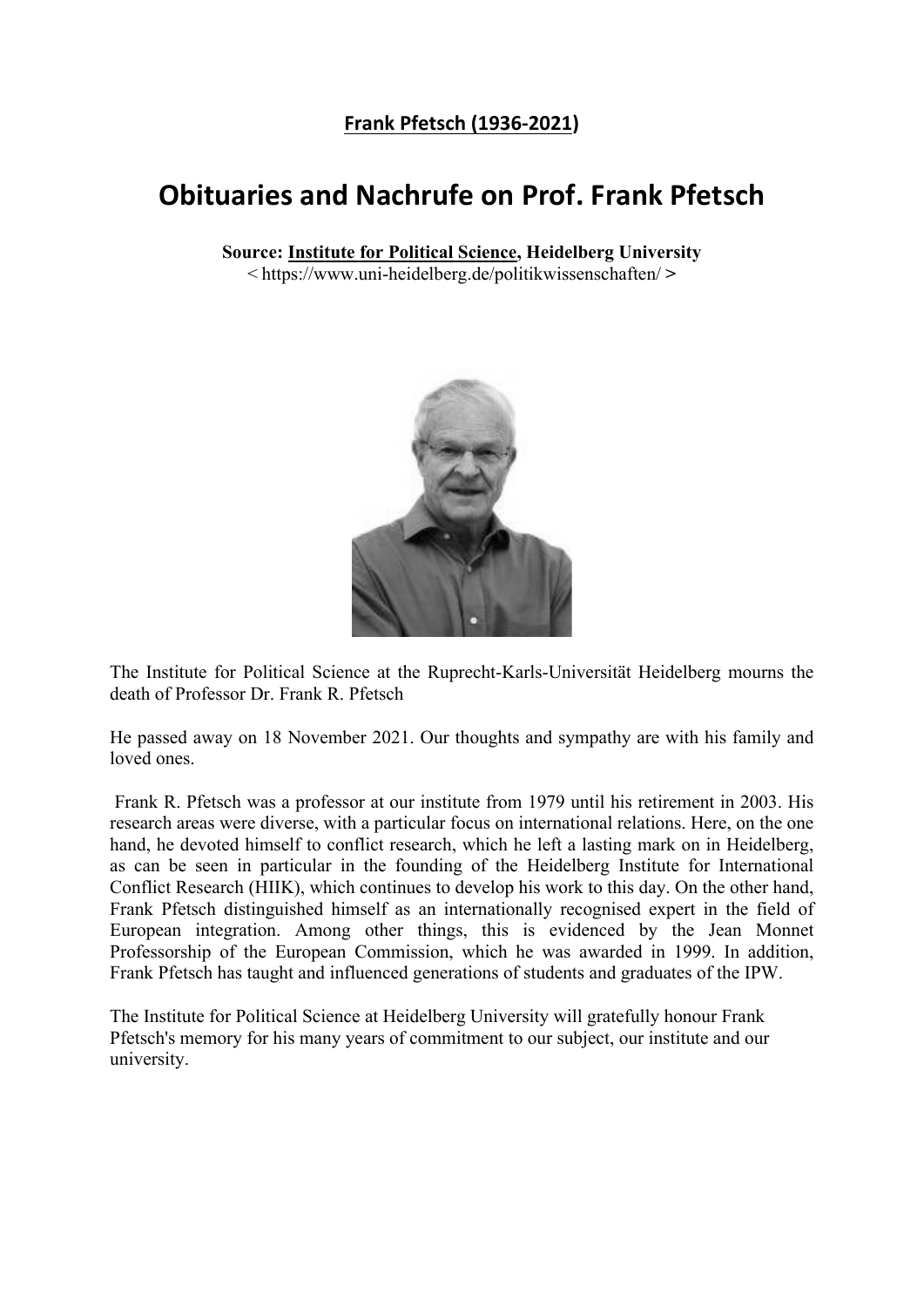Source: Reimut Zohlnhöfer, in: RNZ, 4 December 2021 < https://www.rnz.de/kulturtipps/kultur-regional\_artikel,-wegweisender-politologe-frank-r-pfetsch-im-alter-von-85 jahren-gestorben- $\ar{id}$ ,782770.html >

## **Frank R. Pfetsch has died at the age of 85.**

With his enthusiasm and very special approach, he left his mark on generations of students.

By Reimut Zohlnhöfer

Heidelberg. Political science examines many fields that are important for living together: from the major questions of state philosophy to processes of constitution-making to political decision-making. Professor Frank R. Pfetsch has dealt with all these topics in his many years at the Heidelberg Institute for Political Science.

Frank Pfetsch had studied economics and political science between 1956 and 1964, in Karlsruhe, Berlin and, of course, Heidelberg, but also in Italy, France and at the renowned Harvard University in the USA. His academic interests were as broad as his education. He received his doctorate in Heidelberg in 1965 with a thesis on the development of the fascist Führerstaat, and his habilitation in 1973 on the history of German science policy. With this work, he had basically done political field analysis avant la lettre, a sub-discipline that only entered German political science on a broader scale a decade later. He remained associated with this branch later on, when he dealt with constitutional processes.

Appointed professor in Heidelberg in 1979, Pfetsch concentrated more on international relations in the years that followed. In 1981, two books on German foreign policy were published, some of which were translated into English and reprinted several times. His 1994 textbook on international relations was also translated, this time into French. He researched international conflicts particularly intensively and founded the Heidelberg Institute for International Conflict Research (HIIK), which continues to develop his work today. In this way, Frank Pfetsch established a unique data basis for conflict research.

He also researched cooperation and international negotiations. The European Union played an important role in this, to which Pfetsch dedicated two books. Clear evidence of his expertise in this field is undoubtedly the award of the Jean Monnet Chair by the European Commission in 1999. His numerous visiting professorships (in Paris, Pittsburgh or Seoul, among others) as well as his six-year work in the presidium of the European Political Science Association underline his broad international impact.

After his retirement in 2003, Frank Pfetsch remained academically active and continued to publish. Among other things, the third edition of his major work on political theorists from ancient Greece to the present day was still published in 2019, a writing that illustrates the immense breadth of his academic knowledge. With his enthusiasm and specific approach, he left his mark on generations of students. Frank R. Pfetsch died on 18 November at the age of 85.

Translated with www.DeepL.com/Translator (free version)

## **Personal Obituary of the Editor**

I met Frank Pfetsch when I was studying political science at the Institute for Political Science (IPW) at Heidelberg University (1967-1976) when he had become a professor at the IPW in